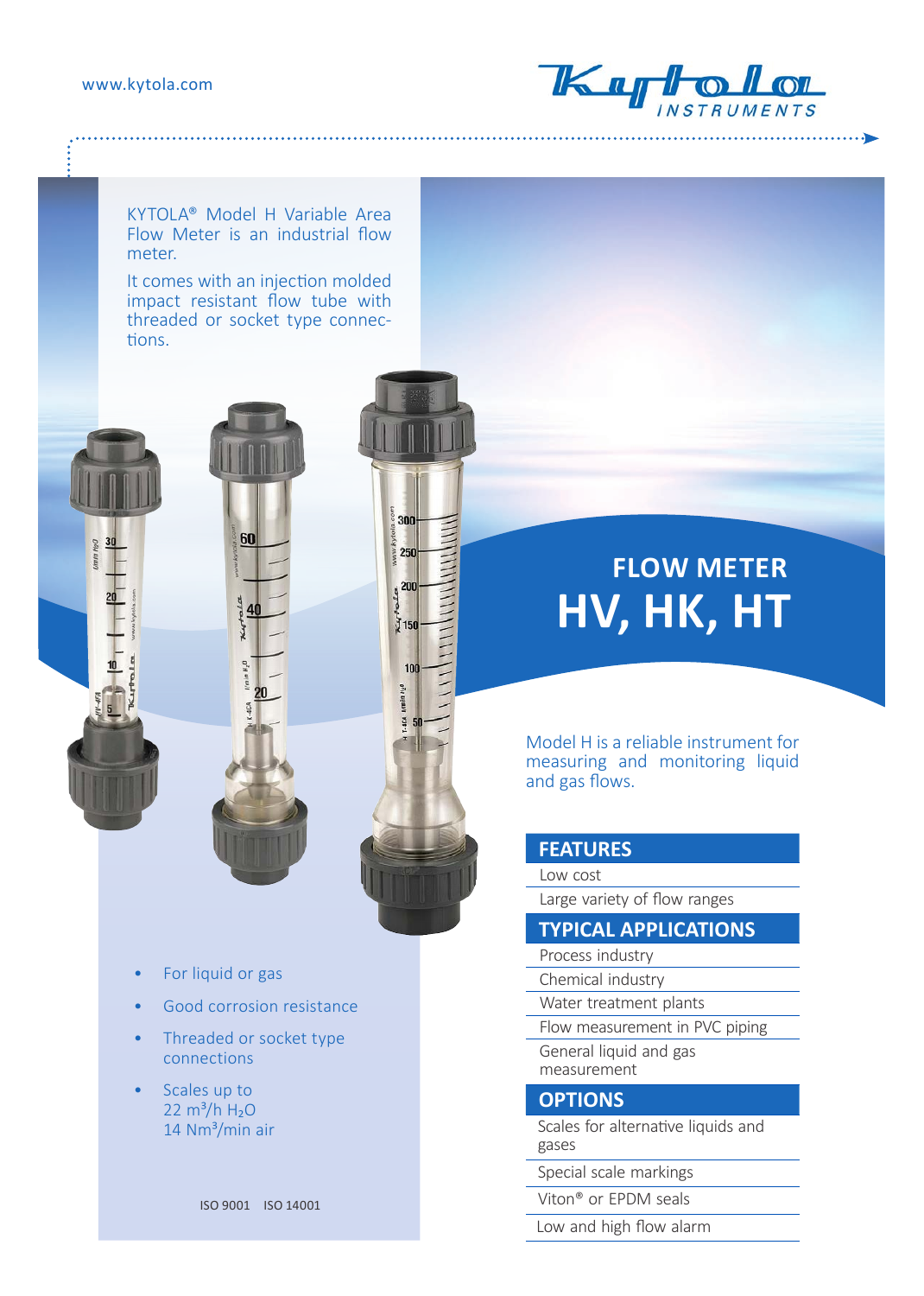| <b>HV</b>        | <b>TECHNICAL DATA</b>                                                                               |                                  |
|------------------|-----------------------------------------------------------------------------------------------------|----------------------------------|
| Model            | <b>HV</b>                                                                                           |                                  |
| Connection size  | G/NPT 1/2" or 20 mm socket                                                                          |                                  |
| Weight           | 120g                                                                                                |                                  |
| Max. pressure    | 10 bar at 20°C                                                                                      |                                  |
| Max. temperature | 50°C at 2 bar                                                                                       |                                  |
| Flow tube        | Grilamid (PA-12) or PES                                                                             |                                  |
| Connectors       | PVC.                                                                                                |                                  |
| Float            | AISI 329 or AISI 329/PTFE (depending on range)<br>Note! Other possible wetted metal parts: AISI 316 |                                  |
| Seals            | Nitrile (*Viton® or EPDM)                                                                           |                                  |
| Accuracy         | $\pm 5\%$ F.S. (H <sub>2</sub> O +20°C)                                                             | *Special construction on request |

|                                                                                                                                                                                                                                                                 | н |                                                                    |                                              |        |        |
|-----------------------------------------------------------------------------------------------------------------------------------------------------------------------------------------------------------------------------------------------------------------|---|--------------------------------------------------------------------|----------------------------------------------|--------|--------|
| <b>Connections</b><br>Without PVC connectors<br>blank<br>Socket type connectors, Ø20mm<br>NPT 1/2" threads<br>G 1/2" threads                                                                                                                                    | R | н<br>N                                                             |                                              |        |        |
| <b>Flow Range</b><br>Air Nm <sup>3</sup> /min<br>$H2O$ m <sup>3</sup> /h                                                                                                                                                                                        |   |                                                                    |                                              |        |        |
| $0.02 - 0.11$<br>$0.015 - 0.07$<br>$0.04 - 0.2$<br>$0.03 - 0.13$<br>$0.075 - 0.3$<br>$0.04 - 0.18$<br>$0.15 - 0.5$<br>$0.06 - 0.28$<br>$0.15 - 0.6$<br>$0.075 - 0.3$<br>$0.1 - 0.5$<br>$0.2 - 1.0$<br>$0.2 - 1.3$<br>$0.1 - 0.65$<br>$0.3 - 1.8$<br>$0.2 - 0.9$ |   |                                                                    | 6H<br>3H<br>3K<br>3L<br>3M<br>4D<br>4E<br>4F |        |        |
| <b>Scale</b>                                                                                                                                                                                                                                                    |   |                                                                    |                                              |        |        |
| $H2O$ (m <sup>3</sup> /h) at +20 °C<br>Air (Nm $3$ /min) at +20 $^{\circ}$ C/1.013 bar (abs)                                                                                                                                                                    |   |                                                                    |                                              | C<br>S |        |
| <b>Features</b>                                                                                                                                                                                                                                                 |   |                                                                    |                                              |        |        |
| Grilamid flow tube, nitrile seals<br>PES flow tube, nitrile seals<br>PES flow tube, Viton <sup>®</sup> seals<br>Grilamid flow tube, Viton <sup>®</sup> seals                                                                                                    |   |                                                                    |                                              | blank  | W<br>X |
|                                                                                                                                                                                                                                                                 |   | Standard feature: leave blank<br>Special feature: choose Character |                                              |        |        |









**Kytola Instruments Oy** Olli Kytölän tie 1 FI-40950 Muurame, Finland Tel. +358 20 779 0690 info@kytola.com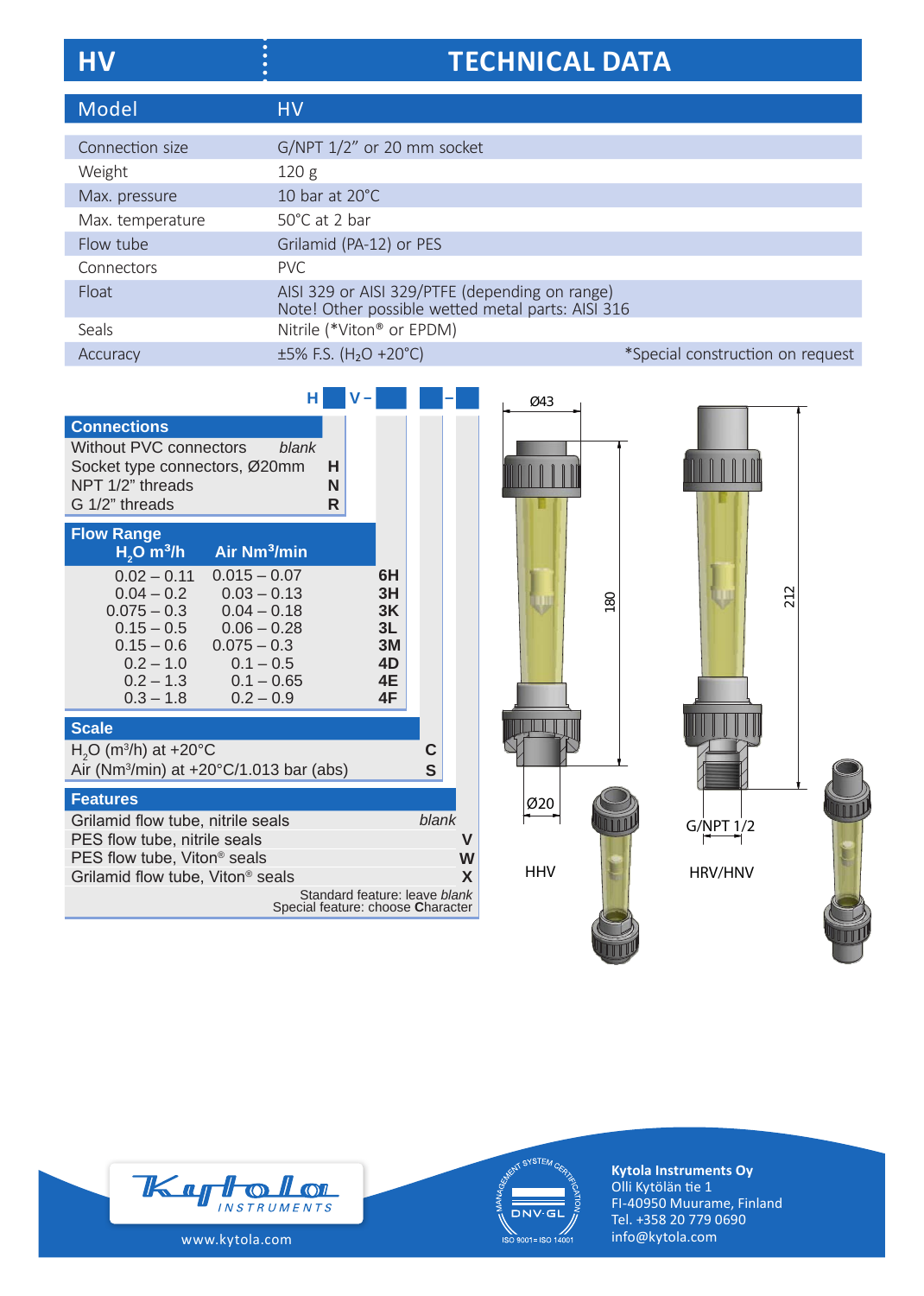| НK | <b>TECHNICAL DATA</b> |
|----|-----------------------|
|    |                       |

| Model            | <b>HK</b>                                                                                           |                                  |
|------------------|-----------------------------------------------------------------------------------------------------|----------------------------------|
|                  |                                                                                                     |                                  |
| Connection size  | G/NPT 3/4" or 25 mm socket                                                                          |                                  |
| Weight           | 280 g                                                                                               |                                  |
| Max. pressure    | 10 bar at 20°C                                                                                      |                                  |
| Max. temperature | $50^{\circ}$ C at 2 bar                                                                             |                                  |
| Flow tube        | Grilamid (PA-12) or PES                                                                             |                                  |
| Connectors       | PVC                                                                                                 |                                  |
| Float            | AISI 329 or AISI 329/PTFE (depending on range)<br>Note! Other possible wetted metal parts: AISI 316 |                                  |
| Seals            | Nitrile (*Viton® or EPDM)                                                                           |                                  |
| Accuracy         | $\pm 5\%$ F.S. (H <sub>2</sub> O +20°C)                                                             | *Special construction on request |

|                                                                                                                             | н                                                                                       |             | κ. |                                  |        |   |
|-----------------------------------------------------------------------------------------------------------------------------|-----------------------------------------------------------------------------------------|-------------|----|----------------------------------|--------|---|
| <b>Connections</b><br><b>Without PVC connectors</b><br>Socket type connectors, Ø25 mm<br>NPT 3/4" threads<br>G 3/4" threads | blank                                                                                   | н<br>N<br>R |    |                                  |        |   |
| <b>Flow Range</b><br>$H2O$ m $3/h$                                                                                          | Air Nm <sup>3</sup> /min                                                                |             |    |                                  |        |   |
| $0.3 - 1.2$<br>$0.5 - 2$<br>$0.6 - 2.6$<br>$0.8 - 3.4$<br>$0.8 - 3.6$<br>$1 - 4.75$                                         | $0.14 - 0.6$<br>$0.25 - 1$<br>$0.25 - 1.2$<br>$0.4 - 1.7$<br>$0.4 - 1.8$<br>$0.4 - 2.2$ |             |    | 4F<br>4E<br>4A<br>4B<br>4C<br>4D |        |   |
| <b>Scale</b>                                                                                                                |                                                                                         |             |    |                                  |        |   |
| $H2O$ (m <sup>3</sup> /h) at +20°C<br>Air (Nm <sup>3</sup> /min) at $+20^{\circ}C/1.013$ bar (abs)                          |                                                                                         |             |    |                                  | С<br>S |   |
| <b>Features</b>                                                                                                             |                                                                                         |             |    |                                  |        |   |
| Grilamid flow tube, nitrile seals<br>PES flow tube, nitrile seals<br>PES flow tube, Viton <sup>®</sup> seals                |                                                                                         |             |    | blank                            | V<br>W |   |
| Grilamid flow tube, Viton <sup>®</sup> seals                                                                                |                                                                                         |             |    | Standard feature: leave blank    |        | X |
|                                                                                                                             | Special feature: choose Character                                                       |             |    |                                  |        |   |









**Kytola Instruments Oy** Olli Kytölän tie 1 FI-40950 Muurame, Finland Tel. +358 20 779 0690 info@kytola.com